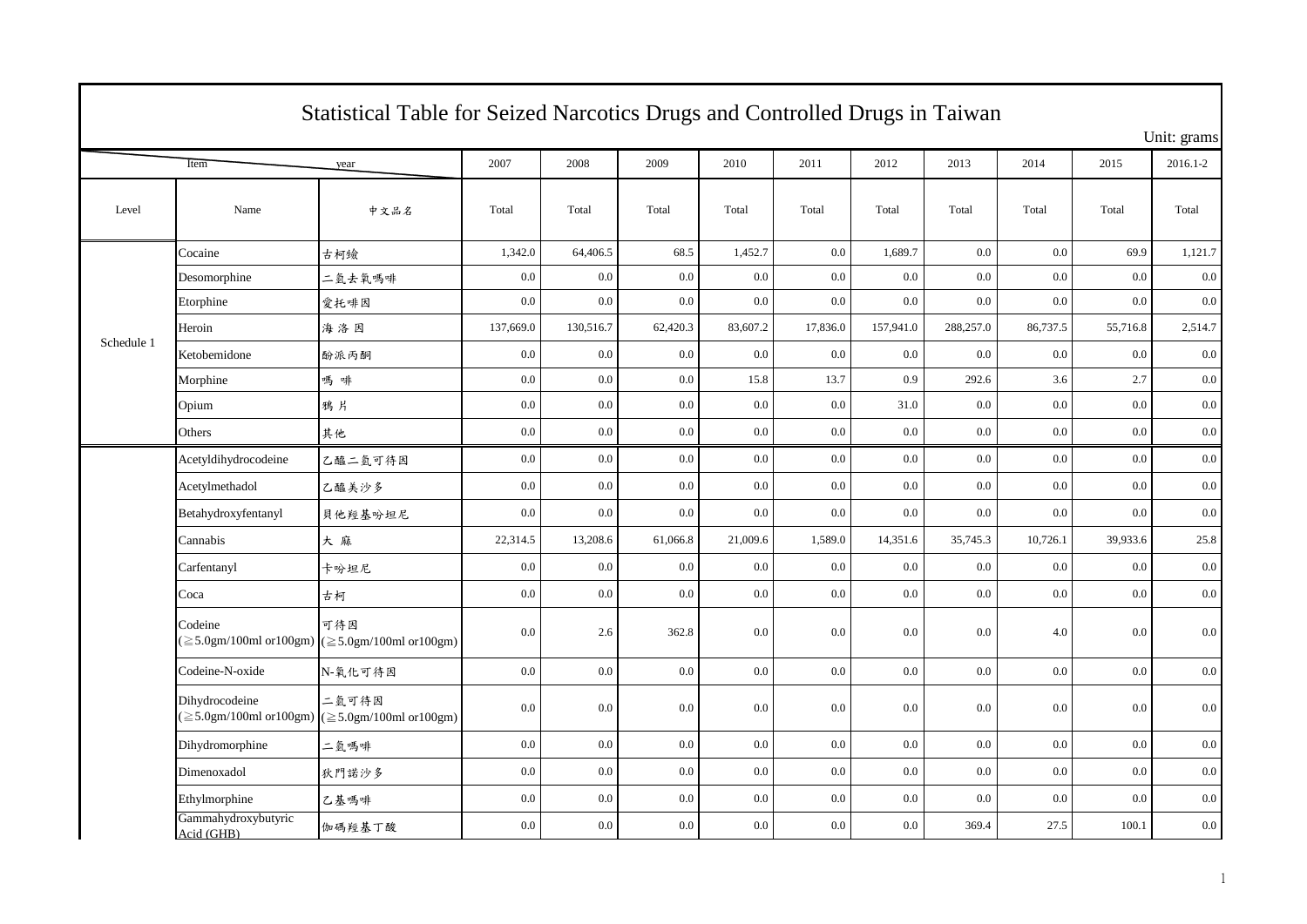| Statistical Table for Seized Narcotics Drugs and Controlled Drugs in Taiwan |                                                        |                         |           |                          |           |           |           |           |           |           |           |          |  |  |
|-----------------------------------------------------------------------------|--------------------------------------------------------|-------------------------|-----------|--------------------------|-----------|-----------|-----------|-----------|-----------|-----------|-----------|----------|--|--|
|                                                                             | Unit: grams                                            |                         |           |                          |           |           |           |           |           |           |           |          |  |  |
|                                                                             | Item                                                   | year                    | 2007      | 2008                     | 2009      | 2010      | 2011      | 2012      | 2013      | 2014      | 2015      | 2016.1-2 |  |  |
| Level                                                                       | Name                                                   | 中文品名                    | Total     | Total                    | Total     | Total     | Total     | Total     | Total     | Total     | Total     | Total    |  |  |
|                                                                             | LSD · Lysergide                                        | 麥角二乙胺                   | $0.0\,$   | $0.0\,$                  | 0.0       | 0.0       | 0.0       |           | 0.0       | 0.0       | 0.0       | 0.0      |  |  |
|                                                                             | Methadone                                              | 美沙冬                     | 0.0       | 0.0                      | 0.0       | 0.0       | 0.0       | 0.0       | 0.0       | 0.0       | 0.3       | $0.0\,$  |  |  |
|                                                                             | (Meth)Amphetamine                                      | 甲基安非他命成品                | 124,334.5 | 28,371.9                 | 107,023.2 | 251,864.0 | 140,603.7 | 119,301.4 | 775,849.9 | 462,924.7 | 506,463.3 | 20,199.5 |  |  |
|                                                                             | Semimanufactures of<br>(Meth)Amphetamine               | 甲基安非他命半成品及<br>原料        | 95,452.7  | 324.0                    | 0.0       | 3,450.7   | $0.0\,$   | 0.0       | 54.6      | $0.0\,$   | 0.0       | 0.0      |  |  |
|                                                                             | Methaqualone                                           | 甲喹酮(俗稱:白板)              | $0.0\,$   | 0.0                      | 0.0       | 0.0       | 0.0       | $0.0\,$   | 0.0       | $0.0\,$   | 0.0       | $0.0\,$  |  |  |
|                                                                             | Methyldesorphine                                       | 甲基去氧嗎啡                  | $0.0\,$   | 0.0                      | $0.0\,$   | 0.0       | $0.0\,$   | 0.0       | 0.0       | 0.0       | $0.0\,$   | $0.0\,$  |  |  |
|                                                                             | Methyldihydromorphine                                  | 甲基二氢嗎啡                  | 0.0       | 0.0                      | 0.0       | 0.0       | 0.0       | 0.0       | 0.0       | 70.5      | 0.0       | $0.0\,$  |  |  |
|                                                                             | 3,4-methylenedioxy-<br>methamphetamine<br>[MDMA]       | 亞甲雙氧甲基安非他命<br>(俗稱:搖頭丸)  | 17,902.0  | 896.1                    | 2,017.3   | 5,882.4   | 23,947.9  | 5,751.3   | 20,379.5  | 2,274.9   | 1,003.0   | 7.0      |  |  |
| Schedule 2                                                                  | 5-Methoxy-3,4-<br>methylenedioxyamphetami<br>ne [MMDA] | 5-甲氧基-3,4-亞甲基雙氧<br>安非他命 |           | 0.0                      | 8,697.3   | 0.0       | 0.0       | 0.0       | 0.0       | 0.0       | 47.4      | 0.0      |  |  |
|                                                                             | 3-Methylfentanyl                                       | 三甲基吩坦尼                  | $0.0\,$   | 0.0                      | 0.0       | 0.0       | 0.0       | 0.0       | 0.0       | 0.0       | 0.0       | $0.0\,$  |  |  |
|                                                                             | 3-Methylthio-fentanyl                                  | 三甲基硫吩坦尼                 | $0.0\,$   | $0.0\,$                  | 0.0       | 0.0       | 0.0       | 0.0       | 0.0       | 0.0       | 0.0       | $0.0\,$  |  |  |
|                                                                             | <b>PMA</b>                                             | 4-甲氧基安非他命               |           |                          |           |           |           |           |           |           | 96.4      | 1.9      |  |  |
|                                                                             | Morphine methylsulfonate                               | 甲基磺胺嗎啡                  | 0.0       | 0.0                      | 0.0       | 0.0       | 0.0       | 0.0       | 0.0       | 0.0       | 0.0       | $0.0\,$  |  |  |
|                                                                             | Morphine-N-oxide and<br>its Derivatives                | N-氧化嗎啡及其衍生物             | $0.0\,$   | 0.0                      | 0.0       | 0.0       | 0.0       | 0.0       | 0.0       | 0.0       | 0.0       | $0.0\,$  |  |  |
|                                                                             | Morphine methobromide                                  | 嗎啡甲溴化物                  | 0.0       | 0.0                      | 0.0       | 0.0       | 0.0       | 0.0       | 0.0       | 0.0       | 0.0       | 0.0      |  |  |
|                                                                             | Methoxymethcathinone                                   | 甲氧基甲基卡西酮                |           | $\overline{\phantom{0}}$ |           |           |           |           |           |           | 3,240.8   | 0.0      |  |  |
|                                                                             | Methcathinone                                          | 甲基卡西酮                   |           | $\overline{\phantom{a}}$ |           |           |           |           |           |           | 217.8     | 0.0      |  |  |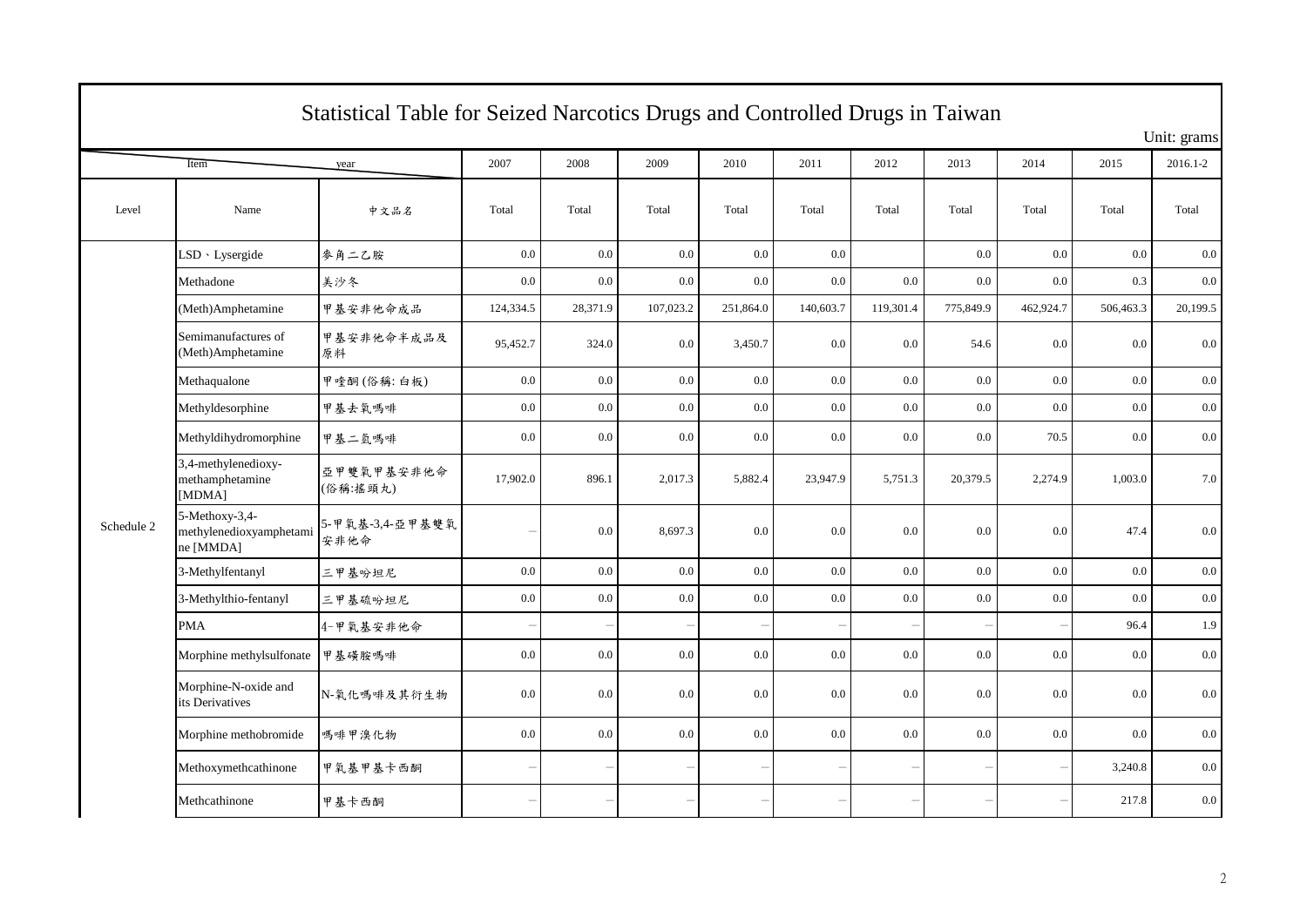|       | Statistical Table for Seized Narcotics Drugs and Controlled Drugs in Taiwan |                                          |                          |                          |       |                          |       |                          |         |         |       |             |  |  |
|-------|-----------------------------------------------------------------------------|------------------------------------------|--------------------------|--------------------------|-------|--------------------------|-------|--------------------------|---------|---------|-------|-------------|--|--|
|       |                                                                             |                                          |                          |                          |       |                          |       |                          |         |         |       | Unit: grams |  |  |
|       | Item                                                                        | year                                     | 2007                     | 2008                     | 2009  | 2010                     | 2011  | 2012                     | 2013    | 2014    | 2015  | 2016.1-2    |  |  |
| Level | Name                                                                        | 中文品名                                     | Total                    | Total                    | Total | Total                    | Total | Total                    | Total   | Total   | Total | Total       |  |  |
|       | Nicocodine                                                                  | 菸鹼醯可待因                                   | 0.0                      | 0.0                      | 0.0   | 0.0                      | 0.0   | 0.0                      | 0.0     | 0.0     | 0.0   | 0.0         |  |  |
|       | Nicomorphine                                                                | 菸鹼醯嗎啡                                    | 0.0                      | $0.0\,$                  | 0.0   | 0.0                      | 0.0   | 0.0                      | $0.0\,$ | 0.0     | 0.0   | 0.0         |  |  |
|       | Norcodeine                                                                  | 原可待因                                     | $0.0\,$                  | $0.0\,$                  | 0.0   | 0.0                      | 0.0   | 0.0                      | $0.0\,$ | 0.0     | 0.0   | 0.0         |  |  |
|       | N-hydroxy-MDA                                                               | 安非他命                                     |                          | $\overline{\phantom{a}}$ |       | $\overline{\phantom{a}}$ |       | $\overline{\phantom{a}}$ |         |         | 145.6 | $0.0\,$     |  |  |
|       | $N.N-$<br>Dimethylamphetamine                                               | N, N-二甲基安非他命                             |                          |                          |       |                          |       | $\overline{\phantom{0}}$ |         |         | 17.9  | 0.0         |  |  |
|       | Opium Poppy                                                                 | 罌粟                                       | 2,279.9                  | 5,748.8                  | 0.0   | 1.6                      | 187.9 | 0.0                      | 0.0     | 0.0     | 0.0   | 0.0         |  |  |
|       | Pentazocine                                                                 | 潘他唑新(俗稱:速賜康)                             | $0.0\,$                  | 0.0                      | 0.0   | 0.0                      | 0.0   | 0.0                      | 0.0     | 0.0     | 0.0   | 0.0         |  |  |
|       | Pethidine                                                                   | 配西汀                                      | $0.0\,$                  | $0.0\,$                  | 0.0   | 0.0                      | 0.0   | 0.0                      | $0.0\,$ | 0.0     | 0.0   | 0.0         |  |  |
|       | Sufentanil                                                                  | 蘇芬坦尼                                     | 0.0                      | $0.0\,$                  | 0.0   | 0.0                      | 0.0   | $0.0\,$                  | 0.0     | 0.0     | 0.0   | 0.0         |  |  |
|       | Methylenedioxypyrovalero 亞甲基二氧吡咯戊酮(俗<br>ne (MDPV)                           | 稱:浴鹽)                                    | $\overline{\phantom{a}}$ | $\overline{\phantom{0}}$ |       |                          |       | $\overline{\phantom{0}}$ | 2,807.8 | 13.7    | 388.4 | 0.0         |  |  |
|       | benzoylethanamine(Cathin<br>one)                                            | 卡西酮                                      |                          | $\overline{\phantom{0}}$ |       |                          |       | $\qquad \qquad -$        | 2,951.6 | 4,008.5 | 0.0   | $0.0\,$     |  |  |
|       | (Tetrahydrocannabinols \<br>THCs)                                           | 四氫大麻酚                                    |                          | $\overline{\phantom{0}}$ |       |                          |       | $\overline{\phantom{0}}$ |         |         | 5.1   | 1.6         |  |  |
|       | Others                                                                      | 其他                                       | 31.9                     | 44.8                     | 63.6  | 13.4                     | 604.3 | 4,423.4                  | 65.6    | 902.1   | 175.5 | 12,355.0    |  |  |
|       | Brotizolam                                                                  | 伯替唑他                                     | 0.0                      | $0.0\,$                  | 0.0   | 0.0                      | 0.0   | $0.0\,$                  | 0.0     | 0.0     | 0.0   | 0.0         |  |  |
|       | Buprenorphine                                                               | 丁基原啡因                                    | 0.0                      | 0.0                      | 0.0   | 0.0                      | 0.0   | 0.0                      | 0.0     | 0.0     | 0.0   | 0.0         |  |  |
|       | Cathine                                                                     | 卡西酮                                      | 0.0                      | 0.0                      | 0.0   | 0.0                      | 0.0   | 0.0                      | $0.0\,$ | 0.0     | 0.0   | $0.0\,$     |  |  |
|       | Codeine $(\geq 1<$ 5gm/100ml<br>or 100gm)                                   | 可待因<br>$(\geq 1<5$ gm/100ml<br>or 100gm) | 16.8                     | $0.0\,$                  | 124.0 | 0.0                      | 0.0   | 16.9                     | 0.0     | 68.2    | 0.0   | 0.0         |  |  |
|       | Dihydrocodeine<br>$(\geq1<5$ gm/100ml                                       | 二氫可待因<br>$(≥1 < 5$ gm/100ml              | $0.0\,$                  | $0.0\,$                  | 0.0   | 0.0                      | 0.0   | 0.0                      | 0.0     | 0.0     | 0.0   | $0.0\,$     |  |  |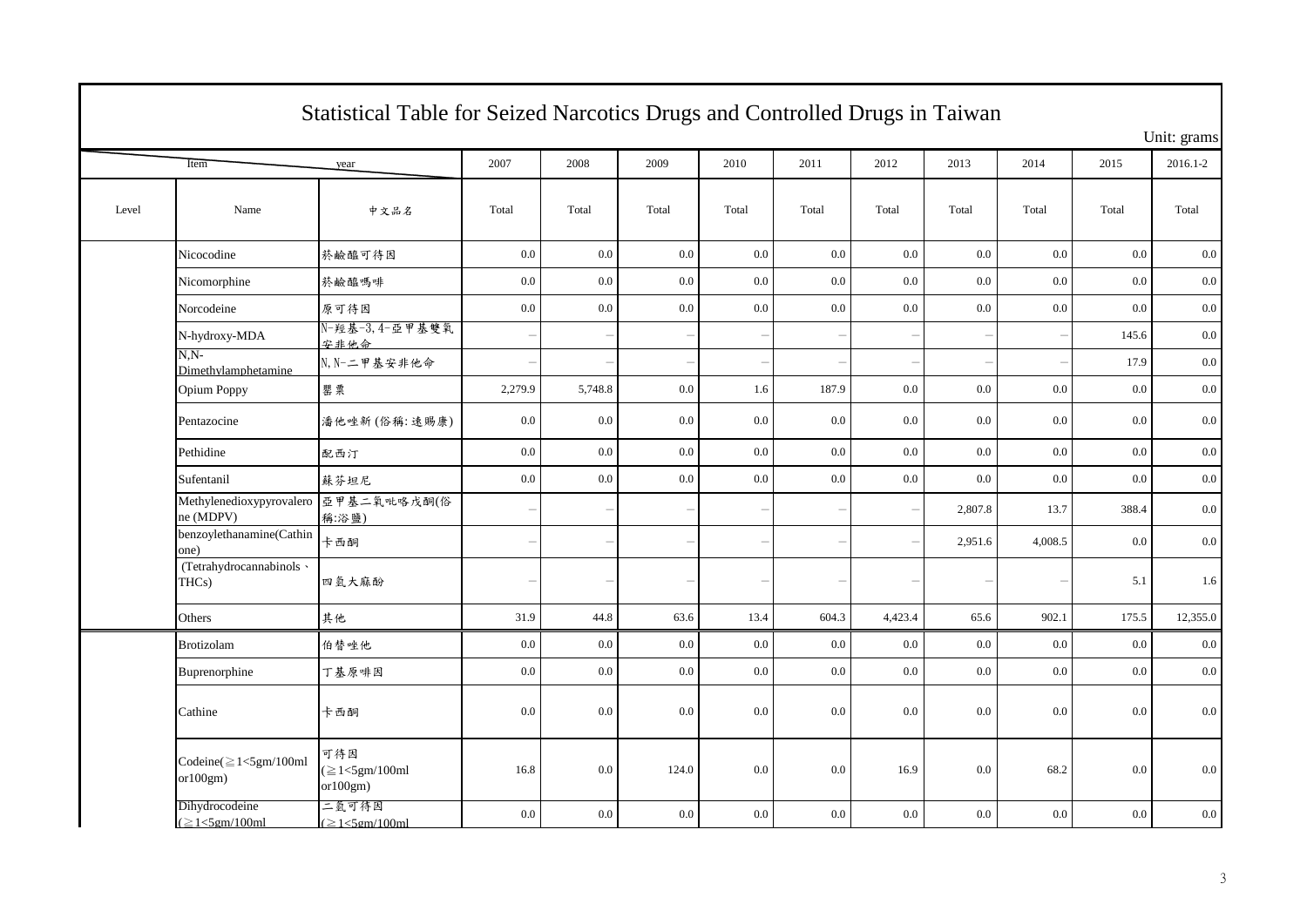|            | Statistical Table for Seized Narcotics Drugs and Controlled Drugs in Taiwan |                                |           |                          |             |                          |             |                          |             |             |             |             |  |  |
|------------|-----------------------------------------------------------------------------|--------------------------------|-----------|--------------------------|-------------|--------------------------|-------------|--------------------------|-------------|-------------|-------------|-------------|--|--|
|            |                                                                             |                                |           |                          |             |                          |             |                          |             |             |             | Unit: grams |  |  |
|            | Item                                                                        | year                           | 2007      | 2008                     | 2009        | 2010                     | 2011        | 2012                     | 2013        | 2014        | 2015        | 2016.1-2    |  |  |
| Level      | Name                                                                        | 中文品名                           | Total     | Total                    | Total       | Total                    | Total       | Total                    | Total       | Total       | Total       | Total       |  |  |
|            | Flunitrazepam [FM2]                                                         | 氟硝西泮                           | 2.0       | 44.3                     | 0.4         | 23.8                     | 16.3        | 6.0                      | 63.3        | 8.5         | 17.0        | 0.0         |  |  |
|            | Ketamine                                                                    | 愷他命                            | 598,678.5 | 799,495.5                | 1,186,363.6 | 2,594,282.1              | 1,371,850.9 | 2,111,113.3              | 2,393,266.5 | 3,303,193.5 | 1,768,395.0 | 342,378.0   |  |  |
|            | Secobarbital                                                                | 西可巴比妥(俗稱:紅中)                   | 0.0       | 0.0                      | 0.0         | 0.0                      | 0.0         | 0.0                      | 13.6        | 0.0         | 0.0         | 0.0         |  |  |
| Schedule 3 | Triazolam                                                                   | 三唑他(俗稱:小白板)                    | 0.0       | 0.0                      | 0.0         | 0.0                      | 0.0         | 0.0                      | $0.0\,$     | 0.0         | 0.0         | $0.0\,$     |  |  |
|            | Nimetazepam (Erimin®)                                                       | 硝甲西泮(愈利眠)                      | 205,699.0 | 1,157.7                  | 15,262.3    | 24,106.7                 | 11,964.8    | 116,044.7                | 10,703.1    | 879.2       | 3,835.7     | 543.2       |  |  |
|            | Para-<br>methoxymethamphetamine 對-甲氧基甲基安非他命<br>(PMMA)                       |                                |           | 0.0                      | 30.2        | 0.0                      | 0.0         | 0.0                      | 0.0         | 0.0         | 960.1       | 0.0         |  |  |
|            | Para-<br>Chloroamphetamine(PCA)                                             | 對-氯安非他命                        |           | $\overline{\phantom{a}}$ |             | 0.0                      | 50,496.7    |                          | 0.0         | 0.0         | 11.2        | 0.0         |  |  |
|            | Phenazepam                                                                  | 芬納西泮                           |           |                          |             |                          |             | $\overline{\phantom{0}}$ | 0.0         | 3,038.8     | 1,809.2     | 0.0         |  |  |
|            | $\overline{3.4}$<br>methylenedioxymethcathin                                | 3,4-亞甲基雙氧甲基卡西                  |           | $\overline{\phantom{0}}$ |             | $\overline{\phantom{a}}$ |             | $\overline{\phantom{0}}$ | 16,391.1    | 1,353.0     | 1,995.4     | $0.2\,$     |  |  |
|            | Mephedrone(4-MMC)                                                           | 4-甲基甲基卡西酮                      |           | $\qquad \qquad -$        |             |                          |             | $\overline{\phantom{0}}$ | 0.0         | 2,108.7     | 143.9       | 62.7        |  |  |
|            | $XLR-11$                                                                    | 1-(5-氟戊基)-3-(1-四<br>甲基環丙基甲醯)吲哚 |           | $\overline{\phantom{0}}$ |             |                          |             |                          | 0.0         | 29,289.4    | 0.1         | 0.0         |  |  |
|            | Others                                                                      | 其他                             | 0.0       | 0.0                      | 0.3         | 122.4                    | 1,621.9     | 6,336.4                  | 1,374.0     | 1,483.6     | 648.9       | 3,990.5     |  |  |
|            | Alprazolam                                                                  | 阿普唑他(三氮二氮平)                    | $0.0\,$   | $0.0\,$                  | 15.1        | 0.0                      | 0.0         | 38.0                     | 14.4        | 7.6         | 0.0         | 0.0         |  |  |
|            | Codeine (<1gm/100ml)                                                        | 可待因 (<1gm/100ml)               | 0.0       | 0.0                      | 0.0         | 0.0                      | 0.0         | 0.0                      | 0.0         | 0.0         | 0.0         | 0.0         |  |  |
|            | Diazepam(Valium®)                                                           | 安定                             | 372.2     | 0.0                      | 62.9        | 428.2                    | 5.6         | 0.0                      | 14.6        | 66.1        | 0.0         | 0.0         |  |  |
|            | Dihydrocodeine<br>$\left(\langle 1gm/100ml \right)$                         | 二氫可待因<br>$\leq$ 1em/100ml)     | 0.0       | 0.0                      | 0.0         | 0.0                      | 0.0         | 0.0                      | 0.0         | 0.0         | 0.0         | 0.0         |  |  |
|            | Ephedrine                                                                   | 麻黄蛾(原料藥)                       | 412,366.8 | 66,387.3                 | 77,651.8    | 136,388.9                | 87,293.2    | 7,479.4                  | 101,881.9   | 212,874.8   | 1,317,948.7 | 48,903.1    |  |  |
|            | Hydroxylimine · HCl                                                         | 鹽酸羥亞胺                          | 0.0       | 289,200.4                | 305,840.0   | 123,234.5                | 0.0         | 0.0                      | 0.0         | 0.0         | 0.0         | 0.0         |  |  |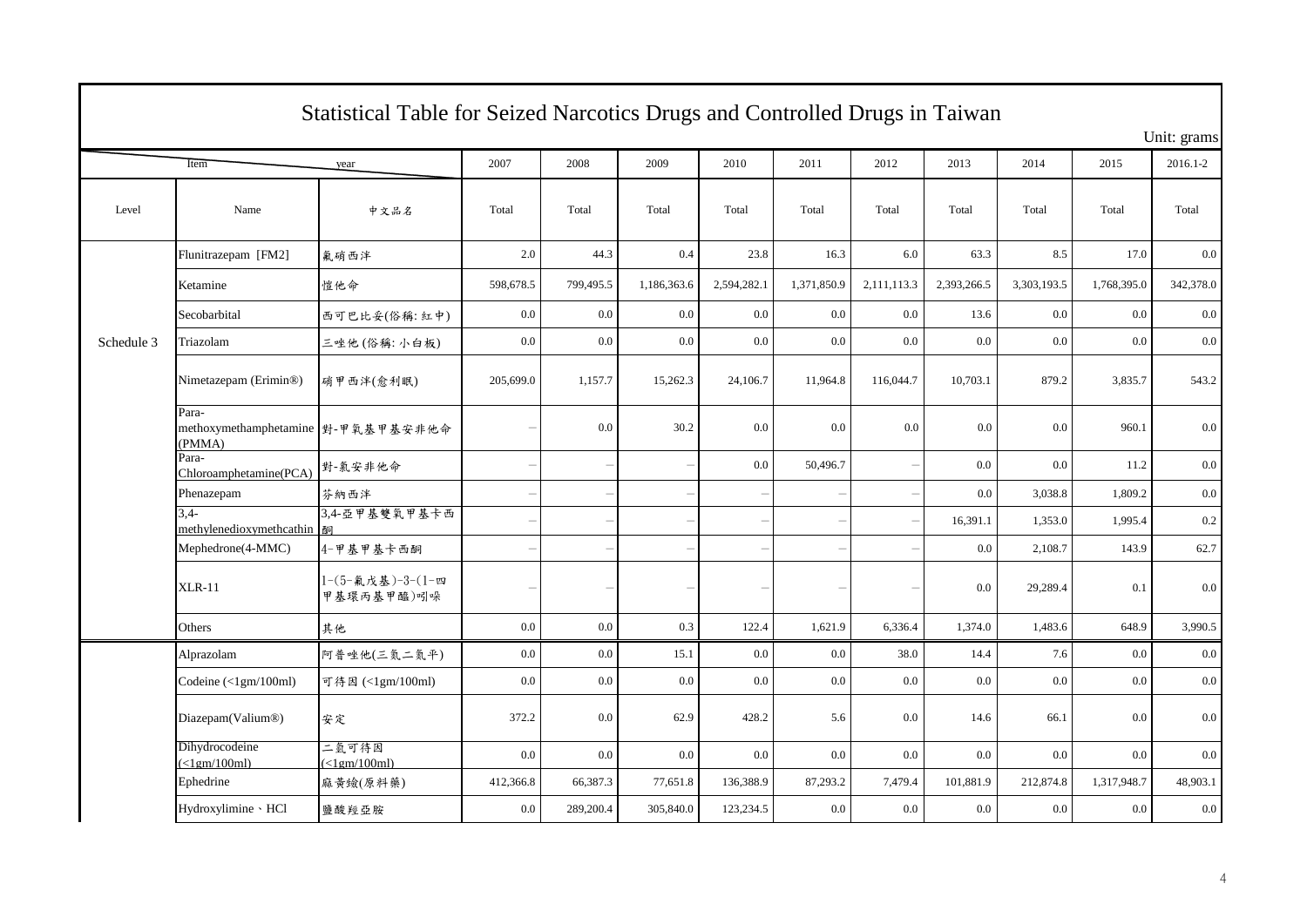| Statistical Table for Seized Narcotics Drugs and Controlled Drugs in Taiwan |                                                                                                                      |                    |                          |                          |             |                          |             |                          |             |             |             |             |
|-----------------------------------------------------------------------------|----------------------------------------------------------------------------------------------------------------------|--------------------|--------------------------|--------------------------|-------------|--------------------------|-------------|--------------------------|-------------|-------------|-------------|-------------|
|                                                                             |                                                                                                                      |                    |                          |                          |             |                          |             |                          |             |             |             | Unit: grams |
|                                                                             | Item                                                                                                                 | year               | 2007                     | 2008                     | 2009        | 2010                     | 2011        | 2012                     | 2013        | 2014        | 2015        | 2016.1-2    |
| Level                                                                       | Name                                                                                                                 | 中文品名               | Total                    | Total                    | Total       | Total                    | Total       | Total                    | Total       | Total       | Total       | Total       |
|                                                                             | Lorazepam (Ativan®)                                                                                                  | 勞拉西泮(樂耐平)          | 0.0                      | 0.0                      | 1.4         | 0.0                      | 0.0         | 0.0                      | 0.0         | 0.0         | 0.0         | 0.0         |
|                                                                             | Methylephedrine                                                                                                      | 甲基麻黄蛾(原料藥)         | 492.3                    | 975.8                    | 1,554.9     | 1,956.7                  | 4,916.1     | 5,220.9                  | 591.1       | 2,452.0     | 8.6         | 0.0         |
|                                                                             | Nitrazepam                                                                                                           | 硝西泮(耐妥眠)           | $0.0\,$                  | 0.0                      | 0.0         | 0.0                      | 0.0         | 16.7                     | 0.0         | 0.0         | 832.1       | 0.0         |
|                                                                             | Nordiazepam                                                                                                          | 去甲西泮               |                          | 0.0                      | 73.9        | 0.0                      | 0.0         | 0.0                      | 0.0         | $0.0\,$     | 0.0         | 0.0         |
|                                                                             | Phentermine                                                                                                          | 甲基苯乙基胺(二甲苯乙胺)      | 0.0                      | 0.0                      | 0.0         | 0.0                      | 0.0         | 0.0                      | 0.0         | 0.0         | 0.0         | 0.0         |
|                                                                             | Phenylpropanolamine                                                                                                  | 去甲麻黄蛾(原料藥)         | $\overline{\phantom{a}}$ | 0.0                      | 1,004.5     | 0.0                      | 291,471.5   | 36,616.0                 | 0.0         | 588.6       | 256.4       | 0.0         |
| Schedule 4                                                                  | Pseudoephedrine                                                                                                      | 假麻黄蛾(原料藥)          | 7,471.9                  | 489,574.4                | 70,798.3    | 240,062.9                | 329,256.4   | 35,636.4                 | 4,272.0     | 13,005.3    | 448,991.2   | 0.0         |
|                                                                             | Temazepam                                                                                                            | 替馬西泮               | $\overline{\phantom{0}}$ | $0.0\,$                  | 10.3        | 0.0                      | 0.0         | 0.0                      | $0.0\,$     | 0.0         | 0.0         | 0.0         |
|                                                                             | Tramadol                                                                                                             | 特拉嗎竇               | 8,258.1                  | 0.0                      | 42.5        | 0.0                      | 2,307.7     | 46.6                     | 177.6       | 47.5        | 0.0         | 0.0         |
|                                                                             | Zolpidem                                                                                                             | 佐沛眠                | $0.0\,$                  | 0.0                      | 19.9        | 0.0                      | 0.0         | $0.0\,$                  | 0.0         | 0.0         | 1.1         | 0.0         |
|                                                                             | o-Chlorphenyl cyclopentyl<br>ketone $\cdot$ 2-<br>Chlorophenylcyclopentyl<br>ketone · o-<br>Chlorobenzoylcyclopentan | 鄰-氯苯基環戊基酮          |                          |                          |             |                          |             | -                        | 0.0         | 20,724.4    | 0.0         | 0.0         |
|                                                                             | Zaleplon                                                                                                             | 札來普隆               | $\overline{\phantom{0}}$ | $\overline{\phantom{0}}$ |             |                          |             | $\overline{\phantom{0}}$ |             |             | 17,271.4    | $0.0\,$     |
|                                                                             | (Phenyl-2-propanone \<br>$P2P$ )                                                                                     | 苯基丙酮(原料藥)          |                          | $\overline{\phantom{0}}$ |             | $\overline{\phantom{a}}$ |             | $\overline{\phantom{0}}$ |             |             | 173,179.7   | 0.0         |
|                                                                             | $(alpha$ -<br>Acetylphenylacetonitrile \<br>APAAN)                                                                   | 2-苯基乙醯基乙腈(原料<br>藥) |                          | $\overline{\phantom{0}}$ |             |                          |             | $\overline{\phantom{a}}$ |             |             | 497,207.5   | 0.0         |
|                                                                             | Others                                                                                                               | 其他                 | 11.8                     | 0.0                      | 159.1       | 42.6                     | 4,118.2     | 387.6                    | 944.7       | 1,792.4     | 28.1        | 847,145.6   |
| <b>Total Amount</b>                                                         |                                                                                                                      |                    | 1,634,695.9              | 1,890,354.9              | 1,900,735.2 | 3,487,946.3              | 2,340,101.6 | 2,622,449.2              | 3,656,481.0 | 4,160,704.5 | 4,841,165.5 | 1,279,250.5 |